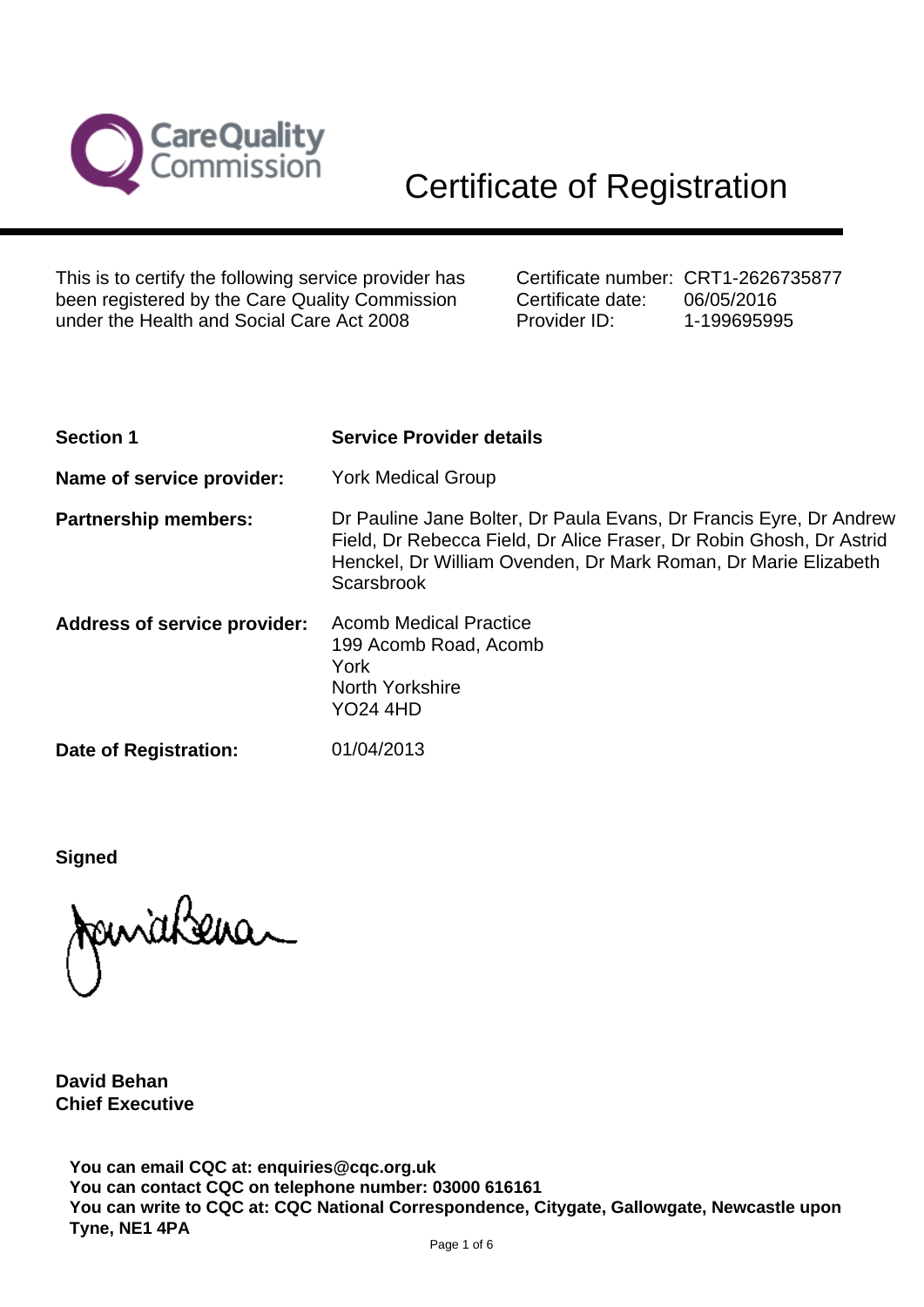# **Section 2**

**It is a condition of registration in respect of the regulated activity/ies shown below that the membership of the partnership is as follows:**

Dr Pauline Jane Bolter Dr Paula Evans Dr Francis Eyre Dr Andrew Field Dr Rebecca Field Dr Alice Fraser Dr Robin Ghosh Dr Astrid Henckel Dr William Ovenden Dr Mark Roman Dr Marie Elizabeth Scarsbrook

#### **The Partnership** is registered in respect of Regulated Activity: **Diagnostic and screening procedures**

For Regulated Activity **Diagnostic and screening procedures** the Nominated Individual (where applicable) is: **N/A**

Conditions of registration that apply to:

### **York Medical Group** for **Diagnostic and screening procedures**

- 1. The registered provider must ensure that the regulated activity Diagnostic and screening procedures is managed by an individual who is registered as a manager in respect of that activity at or from all locations.
- 2. This Regulated Activity may only be carried on at or from the following locations:

| <b>Location Name and</b>          | <b>York Medical Group</b>     |
|-----------------------------------|-------------------------------|
| address                           | <b>Acomb Medical Practice</b> |
|                                   | 199 Acomb Road, Acomb         |
|                                   | York                          |
|                                   | <b>North Yorkshire</b>        |
|                                   | <b>YO24 4HD</b>               |
| <b>Location ID</b>                | 1-567880519                   |
| <b>Additional conditions that</b> |                               |
| apply at this location            |                               |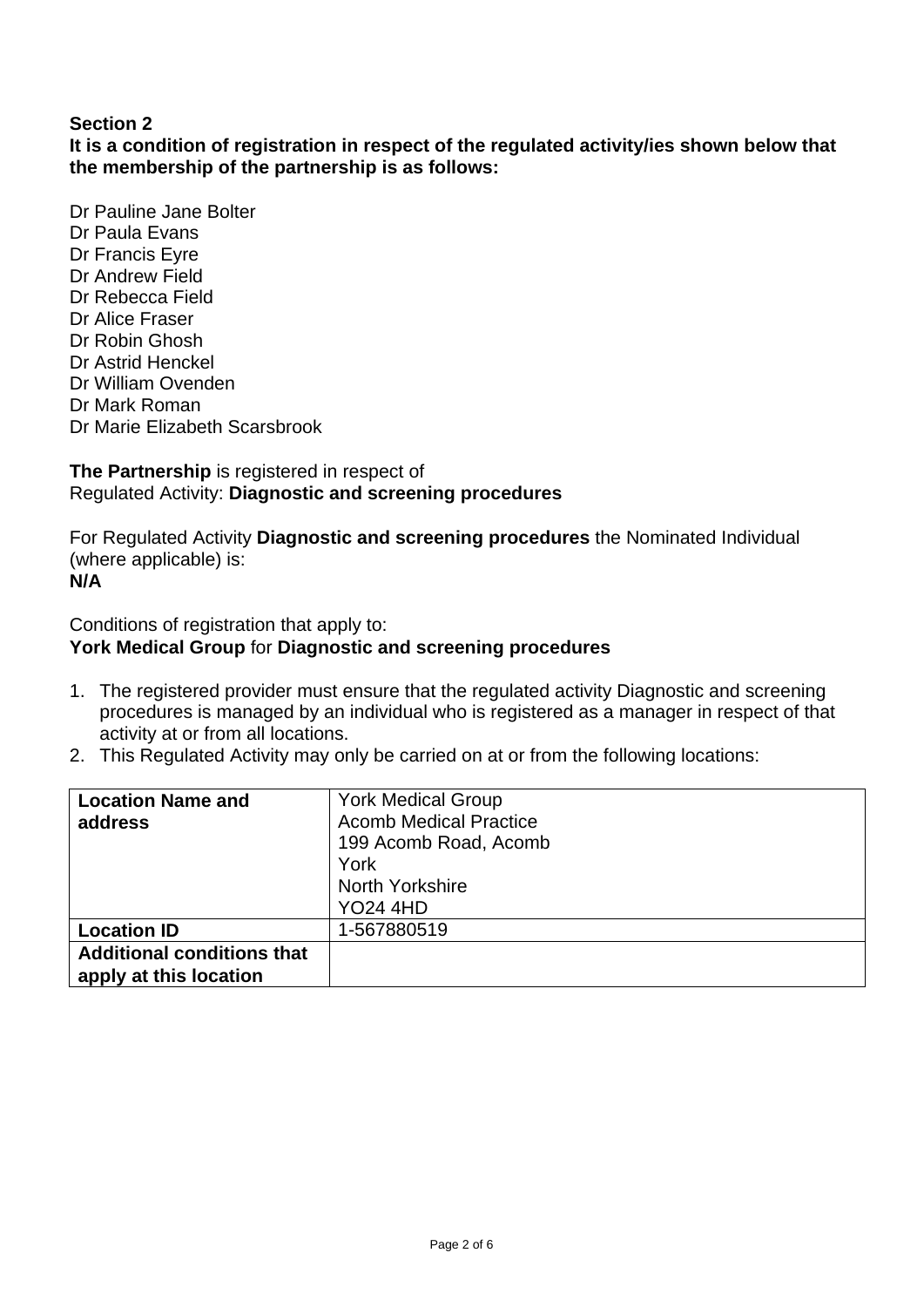## **The Partnership** is registered in respect of Regulated Activity: **Family planning**

For Regulated Activity **Family planning** the Nominated Individual (where applicable) is: **N/A**

# Conditions of registration that apply to: **York Medical Group** for **Family planning**

- 1. The registered provider must ensure that the regulated activity Family planning is managed by an individual who is registered as a manager in respect of that activity at or from all locations.
- 2. This Regulated Activity may only be carried on at or from the following locations:

| <b>Location Name and</b>          | <b>York Medical Group</b>     |
|-----------------------------------|-------------------------------|
| address                           | <b>Acomb Medical Practice</b> |
|                                   | 199 Acomb Road, Acomb         |
|                                   | York                          |
|                                   | North Yorkshire               |
|                                   | <b>YO24 4HD</b>               |
| <b>Location ID</b>                | 1-567880519                   |
| <b>Additional conditions that</b> |                               |
| apply at this location            |                               |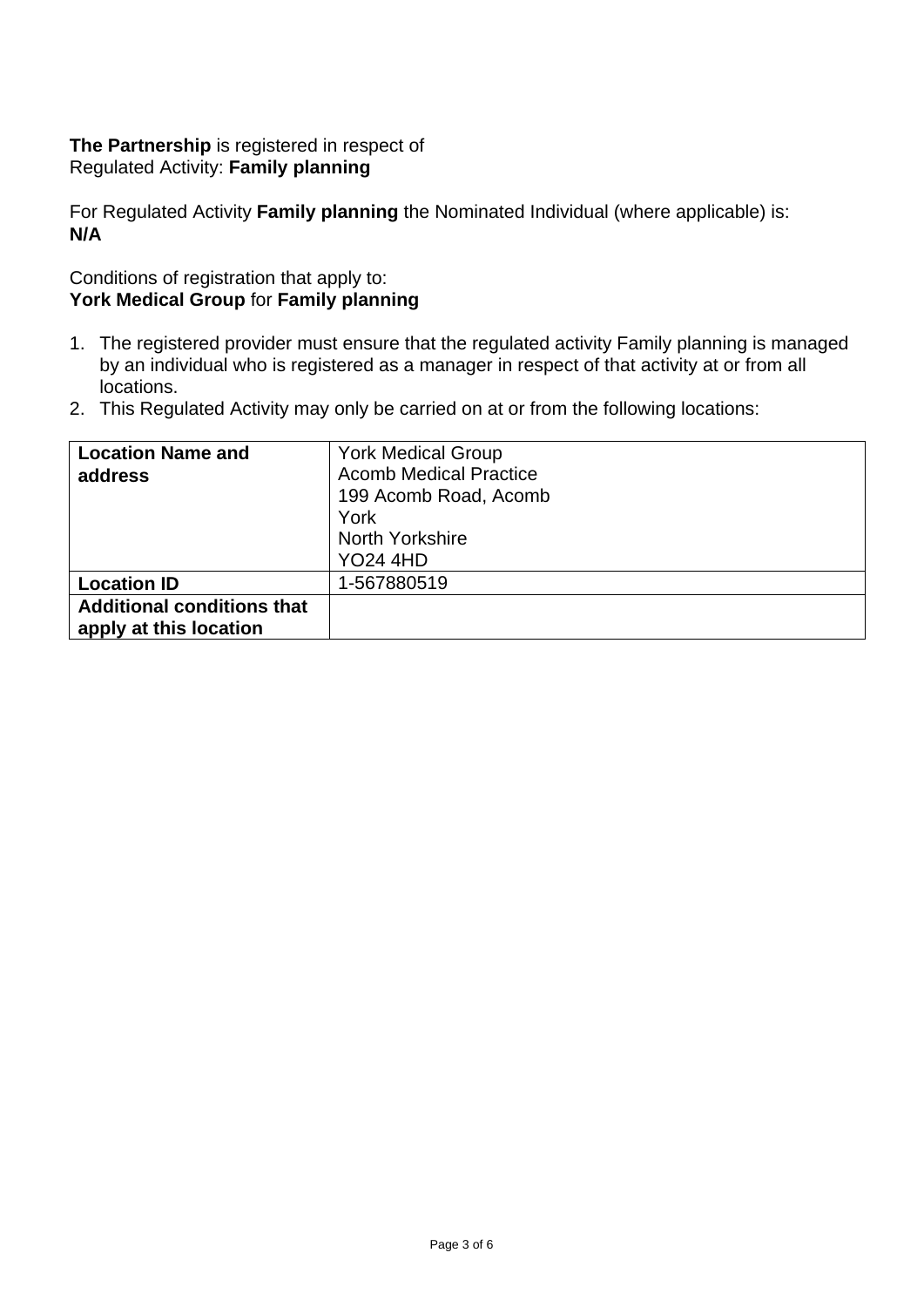# **The Partnership** is registered in respect of Regulated Activity: **Maternity and midwifery services**

For Regulated Activity **Maternity and midwifery services** the Nominated Individual (where applicable) is:

**N/A**

## Conditions of registration that apply to: **York Medical Group** for **Maternity and midwifery services**

- 1. The registered provider must ensure that the regulated activity Maternity and midwifery services is managed by an individual who is registered as a manager in respect of that activity at or from all locations.
- 2. This Regulated Activity may only be carried on at or from the following locations:

| <b>Location Name and</b>                                    | <b>York Medical Group</b>     |
|-------------------------------------------------------------|-------------------------------|
| address                                                     | <b>Acomb Medical Practice</b> |
|                                                             | 199 Acomb Road, Acomb         |
|                                                             | York                          |
|                                                             | <b>North Yorkshire</b>        |
|                                                             | <b>YO24 4HD</b>               |
| <b>Location ID</b>                                          | 1-567880519                   |
| <b>Additional conditions that</b><br>apply at this location |                               |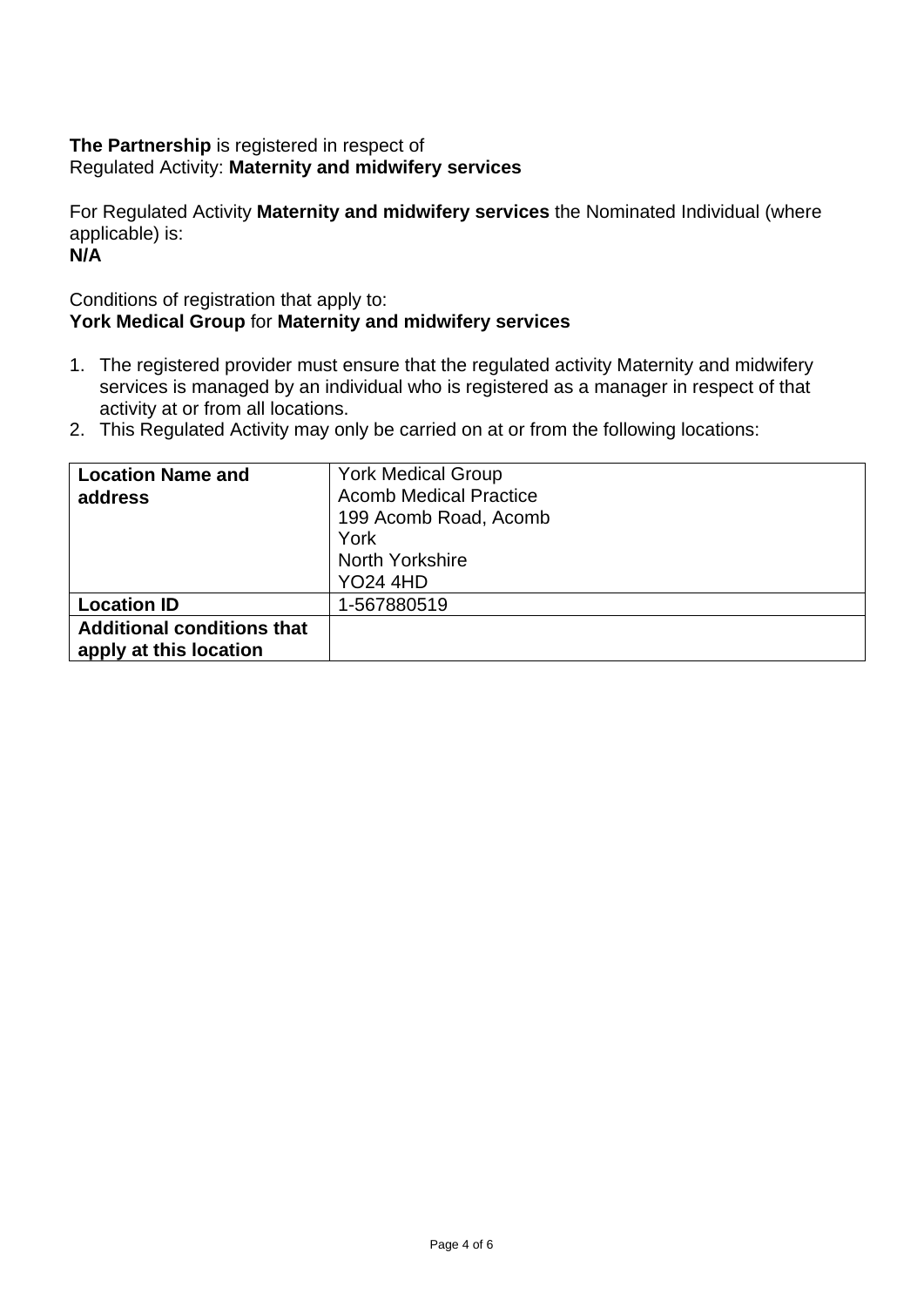## **The Partnership** is registered in respect of Regulated Activity: **Surgical procedures**

For Regulated Activity **Surgical procedures** the Nominated Individual (where applicable) is: **N/A**

## Conditions of registration that apply to: **York Medical Group** for **Surgical procedures**

- 1. The registered provider must ensure that the regulated activity Surgical procedures is managed by an individual who is registered as a manager in respect of that activity at or from all locations.
- 2. This Regulated Activity may only be carried on at or from the following locations:

| <b>Location Name and</b>          | <b>York Medical Group</b>     |
|-----------------------------------|-------------------------------|
| address                           | <b>Acomb Medical Practice</b> |
|                                   | 199 Acomb Road, Acomb         |
|                                   | York                          |
|                                   | North Yorkshire               |
|                                   | <b>YO24 4HD</b>               |
| <b>Location ID</b>                | 1-567880519                   |
| <b>Additional conditions that</b> |                               |
| apply at this location            |                               |